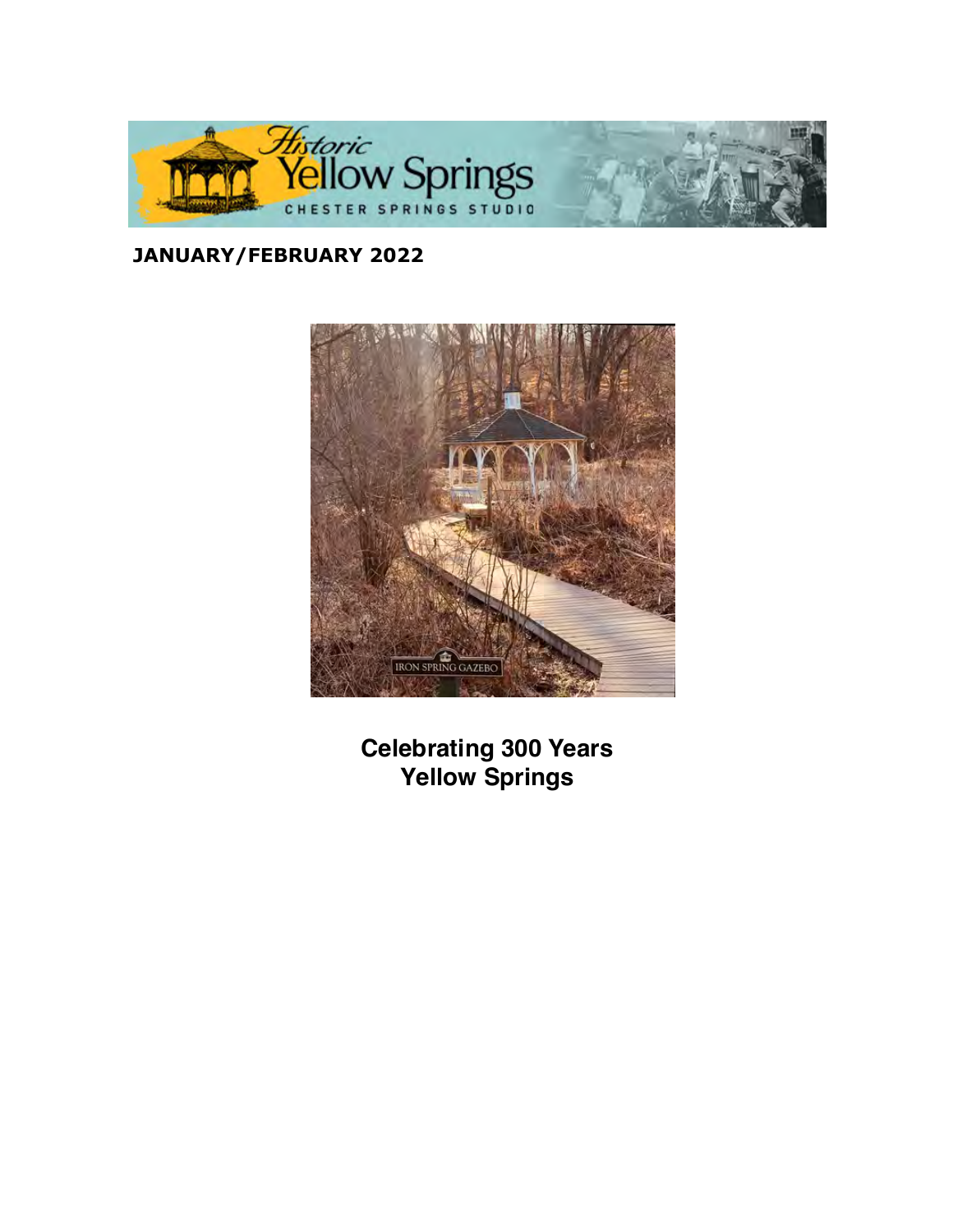### **2022—WE BEGIN A NEW YEAR!**

We invite you to join us at Historic Yellow Springs as we welcome 2022 and look to new and safe happenings here in the village.

**In 2022, we celebrate 300 years of Yellow Springs. American colonists brought with them a long history of the use of mineral waters and sought such waters as they settled the colonies. We know that Yellow Springs, the yellow waters, were used by the Lenape Indians before the settlers arrived and was known as early as 1722 as a gathering place for healing. We encourage you to read on to learn about our early history. We are pleased and proud of our unique historic village and continue to exclaim:**

#### **THERE IS NO VILLAGE LIKE IT!**

In addition, we will celebrate our exciting 49th Yellow Springs Art Show. Plans are being made to bring you great art experiences at the Chester Springs Fine Art and Ceramics Studio. Our 27th season of Town Tours and Village Walks are already in the works. Later this year we will be planning the Recycle Your Art Show and our Fine Arts and Crafts Show. Remember to check our **Calendar of Events** for additional programs as they develop.



The while of spendings, on children spendings, CHESTER COUNTY, PENNSYLVANIA, 32 MILES FROM PHILA.

This Watsing Place will be restly to receive visitors after the Fifteenth of May, Lust. This Degride law<br>Ly gas and all a spotons alling pools, and otherwise calculated all in<br>prevailing fields and the Bobbles comparison

so long relabored for its Chalyboats Baths, meaning in the curr of Ch from , we have the big intervals of the Kaliykans line<br>big measurement of the case will be complete the case of the state<br>of the case of the complete the case of the case of the case of<br> $\sim$  10 km/s (also state) and the c

to move show **Chater Springs, Chath** 

#### **JOIN US!**

We encourage you to get involved: **join us [or renew your membership](https://cts.vresp.com/c/?HistoricYellowSpring/d0eb0c6daf/TEST/162c5a1a65)**; **[volunteer](https://cts.vresp.com/c/?HistoricYellowSpring/d0eb0c6daf/TEST/23ff479dee)** in many different ways; **[lend financial support](https://cts.vresp.com/c/?HistoricYellowSpring/d0eb0c6daf/TEST/ca19bbc9a5)** to our work in the village. And, we continue to remind you that we are a private PA non-profit 501 c 3 organization. We raise our own funds via grants and support from YOU, our friends, and neighbors. For this, we are most appreciative.

We look forward to seeing you out in the village for all events and activities now that we have more freedom to do so. And remember that our historic village and its pathway and trails remain open for you to visit and stroll and enjoy. Take in the beautiful winter landscape and the welcoming fresh air that awaits you.

**STAY WARM! BE SAFE!**

## **300 Years The Springs at Yellow Springs**

**As we celebrate the 300th anniversary of the mineral springs at Yellow Springs, we will be printing a series of articles to tell the story of what occurred in the village beginning in 1722 and before. The story of healing waters, early medicine, and the social history attached to both will give a picture of the spa life that became so important at Yellow Springs.**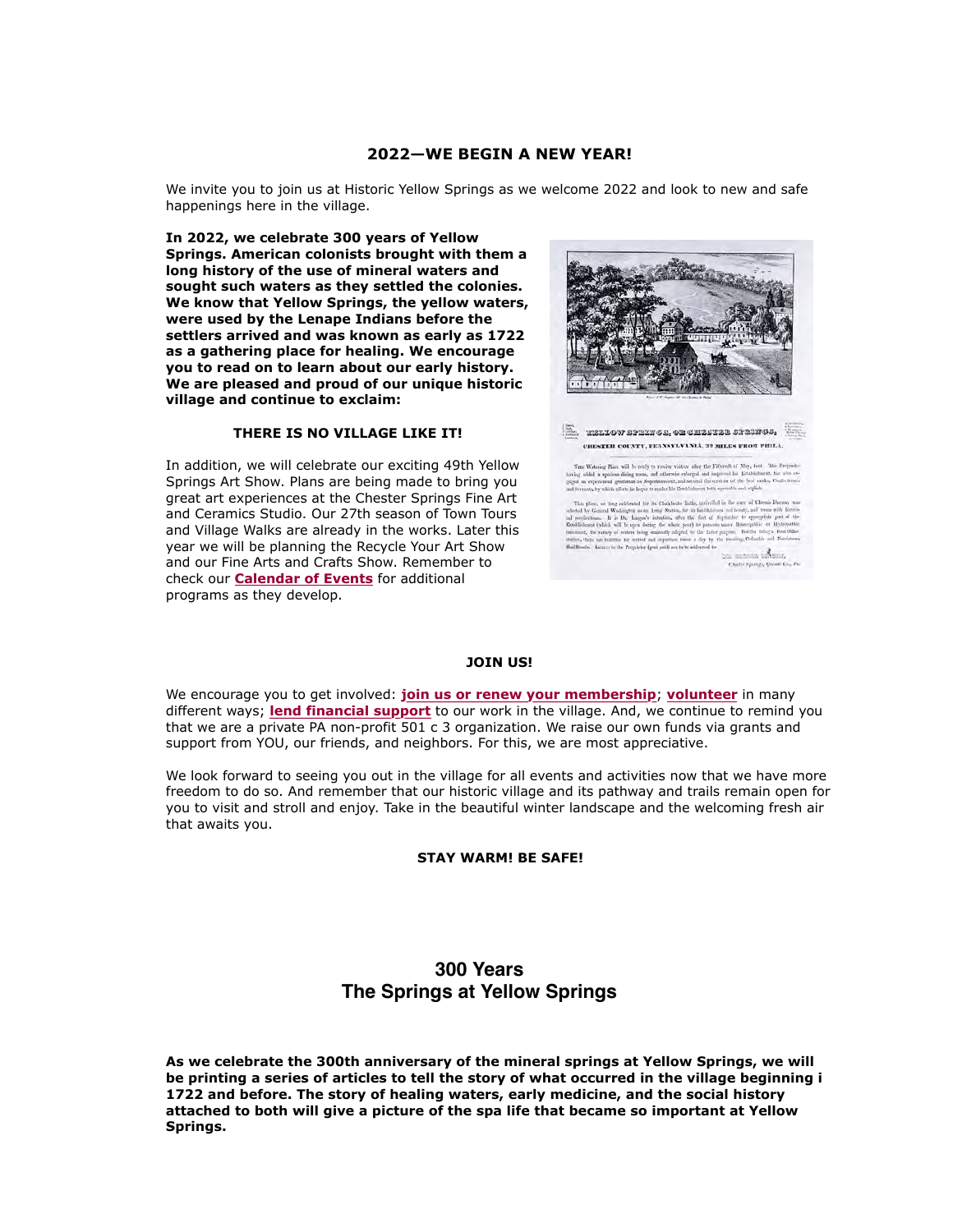The Lenape Indians first built their campfires and erected their lodges in our area, establishing a village here. Long before white settlers were to name the area Pikeland, the Lenape knew of the curious "yellow water" which bubbled up from the ground and were the original people to name the area Yellow Springs. Archaeological evidence suggests that the Lenape utilized the magical springs for medicinal ceremonial purposes.



In 1681, William Penn arrived in the New World And in 1705, Welch Quakers, German Lutherans, and English farmers began to settle the area and learned of the mineral springs



from the Lenape who assisted their settlement. As word of the "yellow waters" reached Philadelphia, stream of visitors made their way west of the city to partake of the medicinal qualities of these waters.

Beginning in the early 1700s, springs became popular in Virginia, the Boston area, and Philadelphia. Yellow Springs became known as early as 1722 as shown in this letter of inquiry printed in the *American Weekly Mercury,* the first newspaper in America delivered to general stores, taverns, and post offices.

*A letter came to us last Post, dated from Hemstead Harbour Long Island, requesting a particular Account of the New Bath or Mineral Water found in the Great Valley about 30 Miles Westward of this City, for the Satisfaction of the publick in general, and of several Gentlemen in particular who are included to come to it from those Parts for Relief; though we have by us several Instances of remarkable Cures done by the said Water, we are obliged to defer answering the Gentleman's Letter till another Paper, when we hope to give a true and demonstrative Account of its Virtues and Cures.*

Medical knowledge was limited at the time; these mineral waters became very important for health.



The Greeks used thermal waters as medication and the baths became worship centers for their deities. Water was considered the "gift of the gods."

The Roman Civilization took the healing water to the height of perfection in architecture and splendor. *Sanitas per Aquas,* was a vital part of life and where we first find the use of SPA in the history of water cures. Spa, Belgium, founded in 1326, further encouraged the use of "spa" to denote any town or resort possessing a mineral spring.

Consequently, American colonists brought with them a long

history of the use of therapeutic waters. The *American Weekly Mercury* article of 1722 as well as other later publications brought them to the Yellow Springs.



D. BESJAMAN RUSH,

By 1750, roads to the springs were constructed and the first record of a building to serve those who came is the petition from Robert Prichard for a "Publick" house of entertainment. Dr. Benjamin Rush, one of the signers of the Declaration of Independence, wrote of the healing properties of area springs. He said, "…These waters…have now become a very important part of the *materia medica*."

Dr. Samuel Kennedy purchased the spa property in 1774 and Yellow Springs held a prominent place in the social and medical life of Colonial Pennsylvania.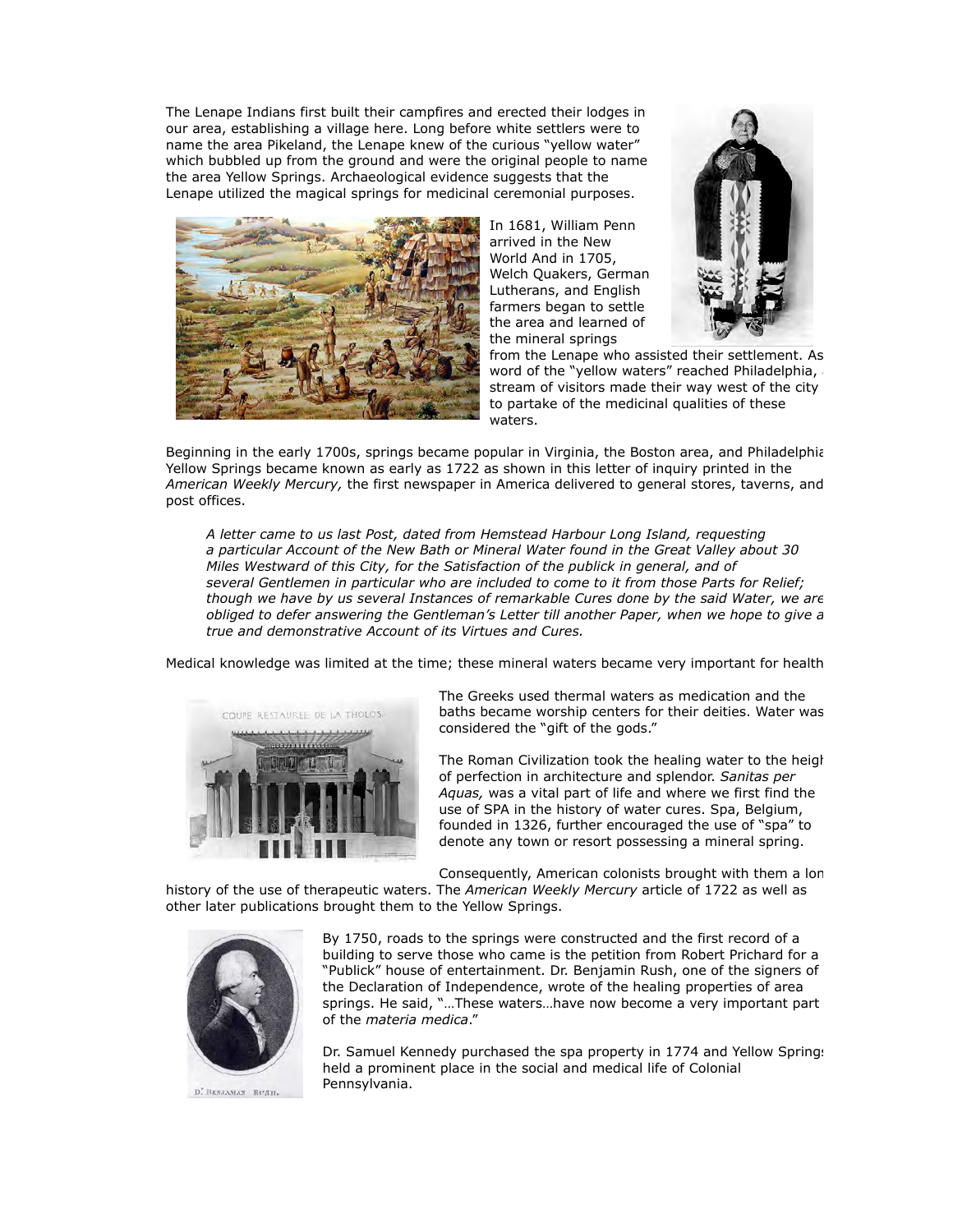However, the clouds of war were gathering and the Revolutionary War came to Yellow Springs when General George Washington arrived on September 17, 1777, and set up temporary headquarters here after the Battle of the Clouds. With war surrounding the village, the winter encampment at Valley Forge, and the establishment of the first military hospital in America built here, the spa closed.



#### **We will continue the story of Yellow Springs in future e-News**

**issues. You will learn about Margaret Holman who took the village to the height as a fashionable spa, structures reportedly designed by renowned architect Thomas U. Walter , and celebrities who visited. Therefore, the Historic Yellow Springs mission of sharing, preserving, and celebrating the 300 years of our unique village of Yellow Springs is so important.**

## **49th Annual Yellow Springs Art Show Underway!**

All the behind-the-scenes details are falling into place as HYS prepares for the **49th Annual Yellow Springs Art Show**. The 2022 art show poster and [artist have been selected and the committee has](https://cts.vresp.com/c/?HistoricYellowSpring/d0eb0c6daf/TEST/b6c2a8e86a) revitalized under Chair Maureen Fendrick. Artists are busy preparing their work for the show and the HYS staff is gearing up for all the functions that need to happen to make this show the success it has been for 49 years! We will be presenting more than 200 of the finest artists in our show.

· **The [2022 Art Show](https://cts.vresp.com/c/?HistoricYellowSpring/d0eb0c6daf/TEST/25122bc69f) will run from April 23rd through May 15th with Lincoln Building galleries open 10 a.m. through 4 p.m. daily.**

### **May 8 – ART AROUND THE VILLAGE [CE](https://cts.vresp.com/c/?HistoricYellowSpring/d0eb0c6daf/TEST/5a17608a18/cid=20225)LEBRATING MOTHERS' DAY.** This

[event invites you to come to the village,](https://cts.vresp.com/c/?HistoricYellowSpring/d0eb0c6daf/TEST/5a17608a18/cid=20225) view the show and enjoy the beauty that brought the Pennsylvania Academy of the Fine Arts to the village all those years ago with its Country School. And be sure to bring your Mother to share in this special day at the art show.

Life's Patina's Mercantile Café will be offering the chance to purchase lunches for the day.

We also encourage you to bring picnics and spend time enjoying music to entertain you, a clay throwing demonstration, and artists painting in the French Impressionist *en plein air* style.



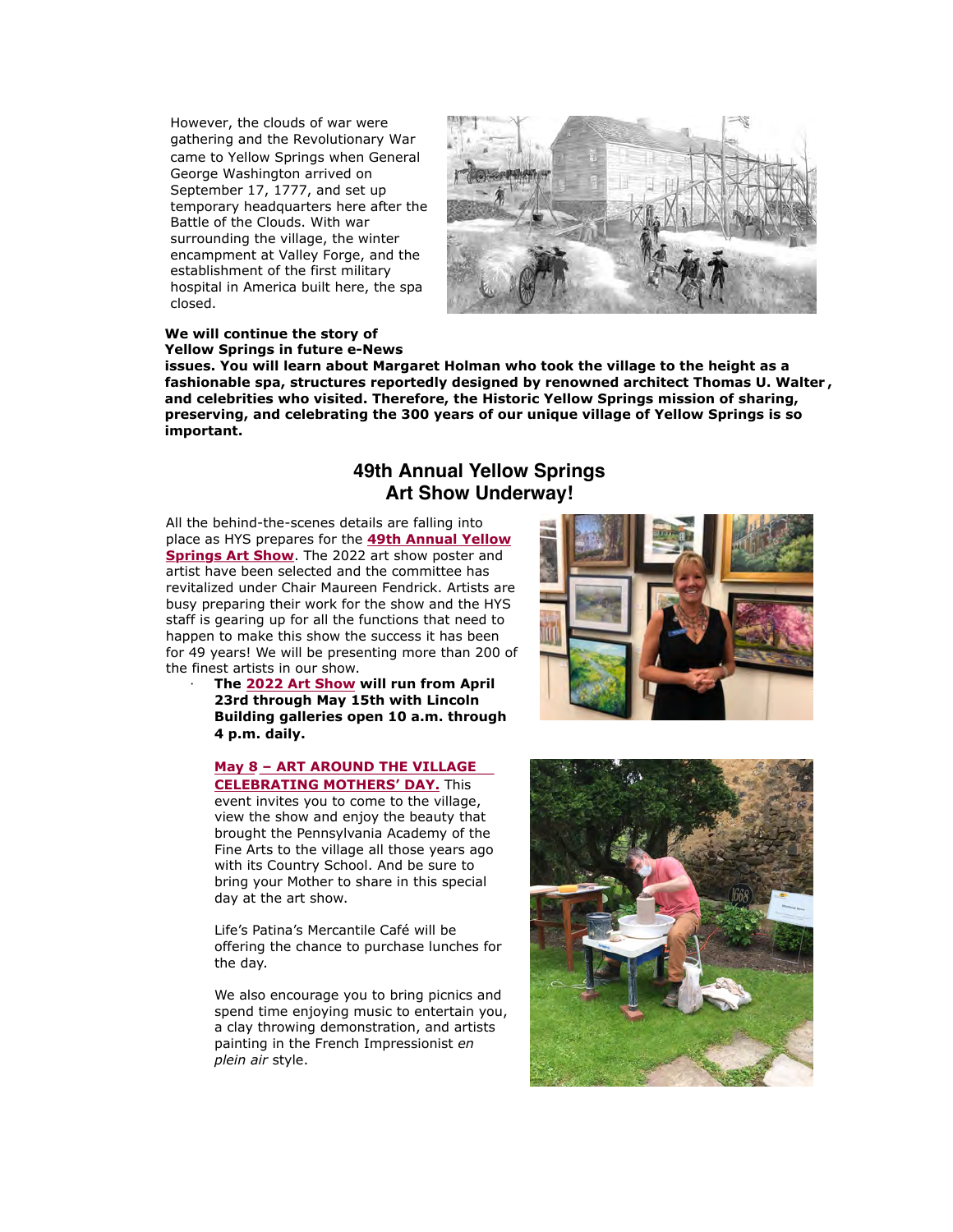The Art Show poster Fanny Kemble, Abolitionist, by Denise Sedor will be up for auction during the duration of the show. You will also see it on all our marketing messages. You can read more about Denise Sedor in this enews edition.

Please check our e-News, website, and social media for more activities, making reservations for brunch and new updates, at: **[http://www.yellowsprings.org/event/art\\_show.html](https://cts.vresp.com/c/?HistoricYellowSpring/d0eb0c6daf/TEST/055d93c7f9)**

Show Chair Mo Fendrick has been busy highlighting all the areas of this 2022 show and she is excited to be bringing this "harbinger of spring" to Yellow Springs once again. She will be working with our art show committee and volunteers to follow all COVID guidelines to ensure the safety of all involved working or visiting. Masks will be required to enter the show.

Mo happily exclaims, **"IT'S ART SHOW TIME"!** And that phrase does evoke springtime at Yellow Springs and the beauty of art in the village.

### **WANT TO HELP OUT AND BE A PART OF THE SHOW, HERE'S HOW:**

**[BE ONE OF OUR SPONSORS](https://cts.vresp.com/c/?HistoricYellowSpring/d0eb0c6daf/TEST/c6a782ac38) –** We are seeking sponsors for our show. Sponsors receive space In our popular catalogue for their message or advertising and there is a sponsorship level for everyone. Please check our website for details of sponsorship and the benefits that come with each. A sponsor packet can be sent out to you. Call 610 827-7414 or you can sign up directly and view those opportunities at: **[https://www.yellowsprings.org/contribute/sponsorship.html](https://cts.vresp.com/c/?HistoricYellowSpring/d0eb0c6daf/TEST/6bb289d026)** to request it. This is a great way to support our show and Historic Yellow Springs and share your message with those attending the show.

**[SHOW VOLUNTEERS NEEDED](https://cts.vresp.com/c/?HistoricYellowSpring/d0eb0c6daf/TEST/cfce3a5bd0) –** We are always seeking volunteers to assist with our show. There are openings on the Art Show Committee, which is great fun in hanging the art, meeting the artists, checking out the show, and making new friends. Volunteers also help with sales during the show and meet and greet our visitors who support this fabulous event. Contact Kathy McGarry at **[kmgarry@yellowsprings.org](mailto:kmgarry@yellowsprings.org)** or call 610 827-7414 Ext. 12.

Volunteers are vital to the success of the show and we could use your help. Your help keeps the show open and running and provides valuable support to HYS.

**Check the website: [http://www.yellowsprings.org/event/art\\_show.html](https://cts.vresp.com/c/?HistoricYellowSpring/d0eb0c6daf/TEST/b02af755ed) for show details as they develop.**

**[Follow us on FACEBOOK](https://cts.vresp.com/c/?HistoricYellowSpring/d0eb0c6daf/TEST/366c191c99) for updates on the show and to see some of the art work we will be exhibiting.**

## **Yellow Springs Art Show Announces Poster Artist for 2022 Denise Sedor**

**DENISE SEDOR,** and her painting *FANNY KEMBLE, ABOLITIONIST,* is our 2022 poster artist for the 2022 49th Yellow Springs Art Show. Denise competed with fellow artists at the Poster Competition and Exhibition in December 2021. Her work will be used to highlight the 2022 show in all facets of marketing and promotion including the 2022 catalogue. In addition, prints of the poster and notecards will be available for purchase at the show.

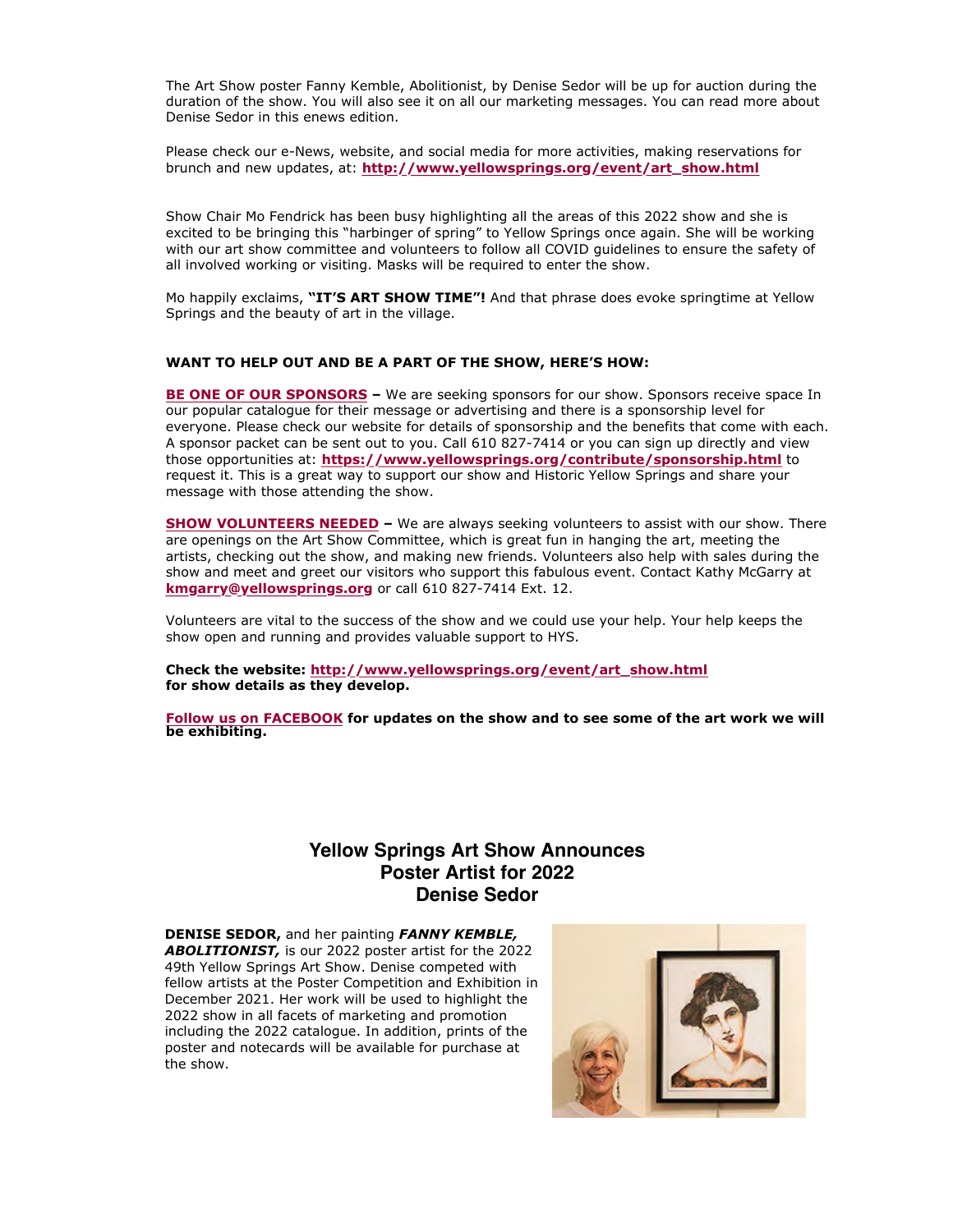Denise's poster is a portrait of the English actress Fanny Kemble (1809-1893) who was a feminist before that became a popular description of strong women who could have influence in the world. And she surely did, as she spoke out against slavery and published "A Residence on a Georgian Plantation" which is believed to have been influential in turning the tide of the Civil War.



 **Fanny Kemble** is pertinent to Historic Yellow Springs as she visited the Yellow Springs Spa with her two children in summer 1843 escaping the steaming heat of Philadelphia. In a letter she wrote, "The country is pretty, the air pure, the baths delightful; and my chicks (children), thank God, already beginning to improve in health and spirits." She stood out as she rode horseback alone in petticoats and fished in pantaloons. She was per own person and some thought this was in bad taste. However, they stated she was charming, had a kind heart, a radiant personality and was a genius.

Denise told us that she has been doing portraits for the past fey years and wanted to do a portrait for the art show poster competition. She described her portraits as being done in her own way and not necessarily realistic. She researched our archives and two women stood out but one caught her eye. Or as she exclaimed, "Did she pick me?"

Denise has been going to Canyon Ranch Spa in Lenox, MA, for over 20 years. It is on Kemble Street. This is what jumped out to her in her research when she learned that Fanny Kemble summered in Lenox and spent time with, among others, Louisa May Alcott, Emerson, Henry James, Henry Cabot Lodge as well as Edward Everett Hale. She helped found the library there.

Canyon Ranch, in Lenox where Fanny summered, is a place of healing for Denise and she knows that Yellow Springs is also a place of healing. With that in mind, she embarked on her poster embodying Fanny as her hero who had been at both places. Her portrait is a mixed media creation using charcoal and crayon with a bit of color. She wanted it to have an "old" feeling when viewed.

Denise has always been interested in art and considers herself quite creative. In her early years she was self-taught always drawing something. As a teen, she purchased her first camera and enjoyed taking photos. She began working in an office and the company agreed to pay her tuition for colleg where she majored in business. However, all her electives were in art and her photography skills resulted in a gallery exhibition and doing photography professionally. She pursued her interest in painting taking classes at the Chester Springs Studio, the Chester County Art Association and the Wayne Art Center, learning, she said, from great teachers.

She grew up in the Bronx, NY, and currently lives in Devon. She considers herself an abstract expressionist who loves to experiment in new things. The Yellow Springs Art Show is very dear to her, and she first visited the show with her mother on one of the Mothers' Day events. She told her mother that day, "I'm going to be in this show!" And while she was moved to get juried into the show in 2014, she never expected to become one of the poster artists. It has brought her much joy.

The original artwork will be sold by silent auction at the **[2022 Art Show](https://cts.vresp.com/c/?HistoricYellowSpring/d0eb0c6daf/TEST/ada71dc1cc)** in the Lincoln Building galleries.

We encourage you to view this original poster work as well as all of Denise Sedor's paintings at the show. Remember prints of the poster and notecards showing the poster image will be available for purchase.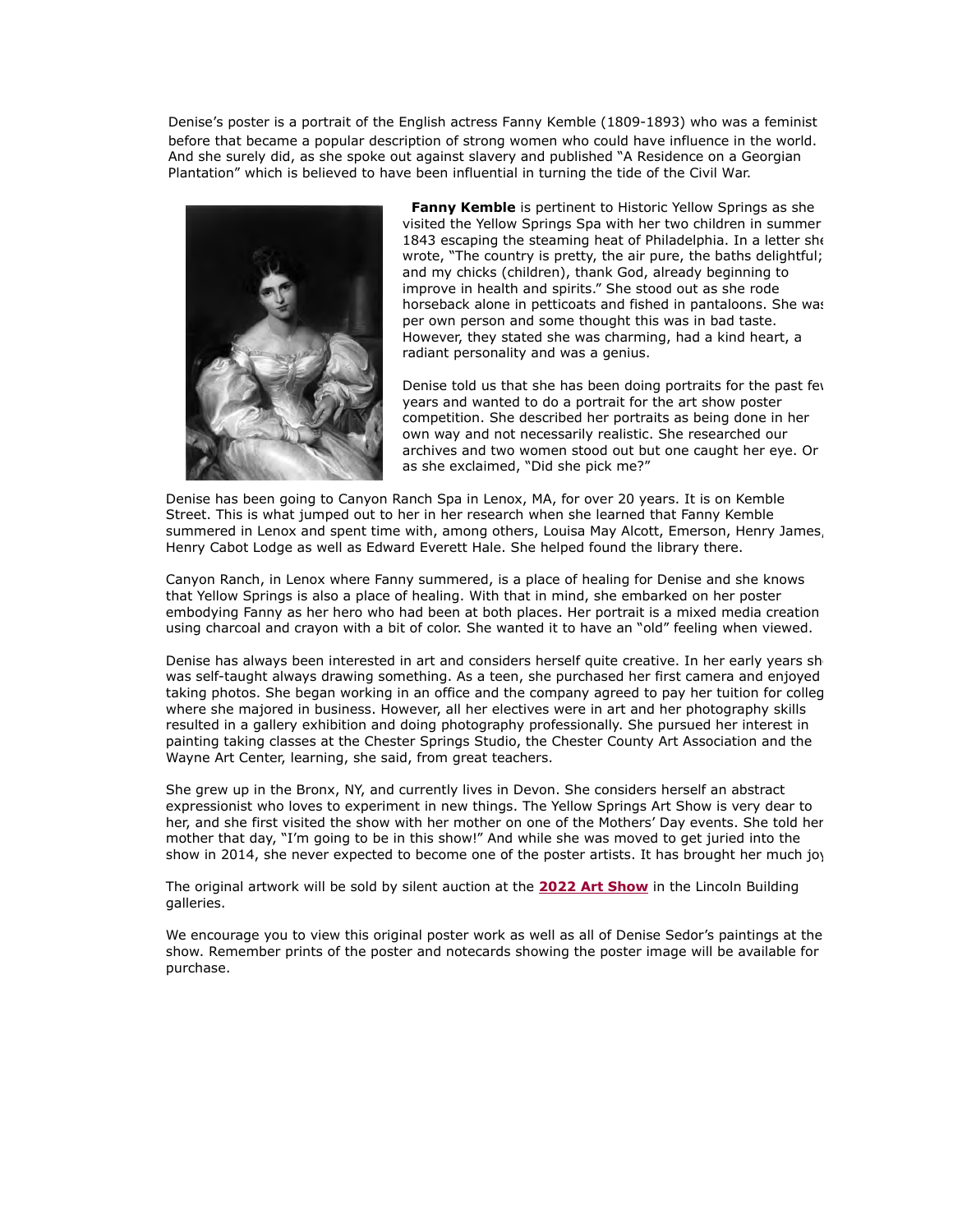## **Another Kiln Added**



The Chester Springs Studio Ceramics Studio announces the addition of another new kiln. They now have two brand new electric kilns to support the vibrant ceramic work produced there.

The kiln is an L & L Kiln, Equad-Pro Production electric kiln. Ceramics Studio Supervisor Matt Wren reported that these kilns are more powerful than the previous kilns used and are safer, more reliable, and capable of keeping up with the demands of this busy studio.

HYS thanks Cindy Thompson and Polly Gable who spearheaded the

fundraiser that supported the kiln purchase. Both made significant contributions of their own to this purely grassroots collective student effort in gathering funds. Sale of pottery by the late Dolphin Greenspace also contributed to the purchase. A special thank you to all who made this purchase possible.

The Ceramics Studio has been growing rapidly over the past few years and is a major part of the art that is offered at the Chester Springs Studio. Check our website for a list of the classes and workshops that are available.

In addition, check our Calendar of Events for dates for the wood kiln firings. It is exciting to report that the schedule is full for 2022. Email Matt, at mwren@yellowsprings.org, if you would like to be notified when kiln space becomes available. It is always a fun two-day event when the kiln is fired and many hands make this happen.



# **HYS Volunteer-of-the-Year Announced**

**Lisa Seward has been named the Historic Yellow Springs Volunteer-of-the-Year for 2021**. We are pleased to honor Lisa who has been involved at HYS for many years and whose support has been invaluable to the work that we do here.

Lisa is, and has been, a co-chair of the Yellow Springs Art Show. She has been a member of the Art Show Committee since 2015 and has consistently stepped up to help man the show in whatever way was needed. No task was beyond her. And she always brought a ready smile.

In particular, she is always available to fill time slots for working at the show and handling sales. She is quick to learn the new computer systems and able to handle checking out purchases for our visitors. And she can be counted on to travel around the community and beyond putting up the law signs to promote the show.

Lisa also volunteers for almost every other event or opportunity where we need her assistance, and she is someone that we can trust to do the job. She is reliable, consistent and comes with a great attitude. She has served as a costumed character for our Town Tours and Village Walks program. Lisa is known to step up to assist handicapped visitors to our events and so much more.

We congratulate Lisa and thank her for her years of service and support to HYS and look forward to seeing her at our events in the future.

If you would like to join Lisa in volunteering at HYS, please contact Kathy McGarry, Volunteer Coordinator, at 610 827-7414 Ext. 12.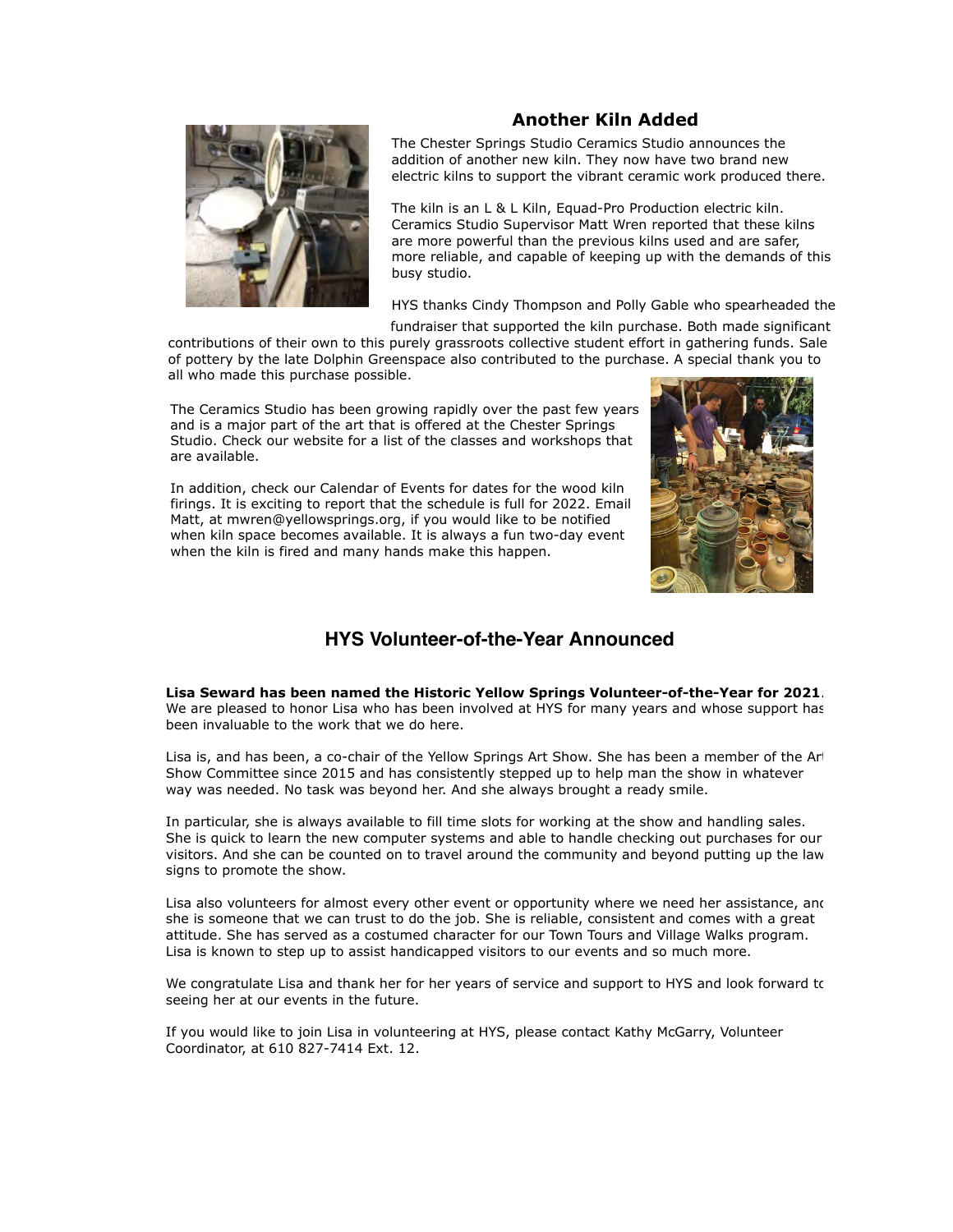## **2022 SPRING CLASSES & WORKSHOPS**

2022 Spring Semester classes begin on March 21, 2022. Registration will open soon. If you would like to be notified when class registration goes live, register for **[Class Updates](https://cts.vresp.com/c/?HistoricYellowSpring/d0eb0c6daf/TEST/02a5ee8dc4)** and you will receive emails about class activities.

### **The Art of Shibori [with Jean-Marie Baldwin](https://cts.vresp.com/c/?HistoricYellowSpring/d0eb0c6daf/TEST/c99ef1b4cb) April 10, 11AM - 3PM**

Learn the ancient art of Shibori, a traditional Japanese resist-dyeing technique dating back longer than any other fabric dyeing method. The word Shibori comes from the Japanese root "shiboru," meaning to wring, squeeze, press," In Shibor, fabric patterns are made by...



# **[Slipping into Good Pots](https://cts.vresp.com/c/?HistoricYellowSpring/d0eb0c6daf/TEST/c12b93b91d) with Jeanie Silver**

**May 14 - 15, 10AM - 4PM** This is a two-day hands-on workshop. It is designed for people who want to work with color and imagery but who are not satisfied with dip-and-pour glazing or commercial transfers. Learning to use slip opens your

work up to a host of new techniques and tranditional methods...

### **[Raku Firing Workshop](https://cts.vresp.com/c/?HistoricYellowSpring/d0eb0c6daf/TEST/3c833d9177) with Dina Schmidt June 11, 10AM - 3PM**

Join us for a Raku workshop. Experience the mysterious, spontaneous, and immediate process of Raku firing. Bring 6 - 10 bisque fired, average sized pots made of Raku clay or stoneware (low-fire clay will not survive the process). All glazes will be provided but you may bring your own if you wish. We suggest long pants and closed shoes if you wish to actively participate in the firing process...

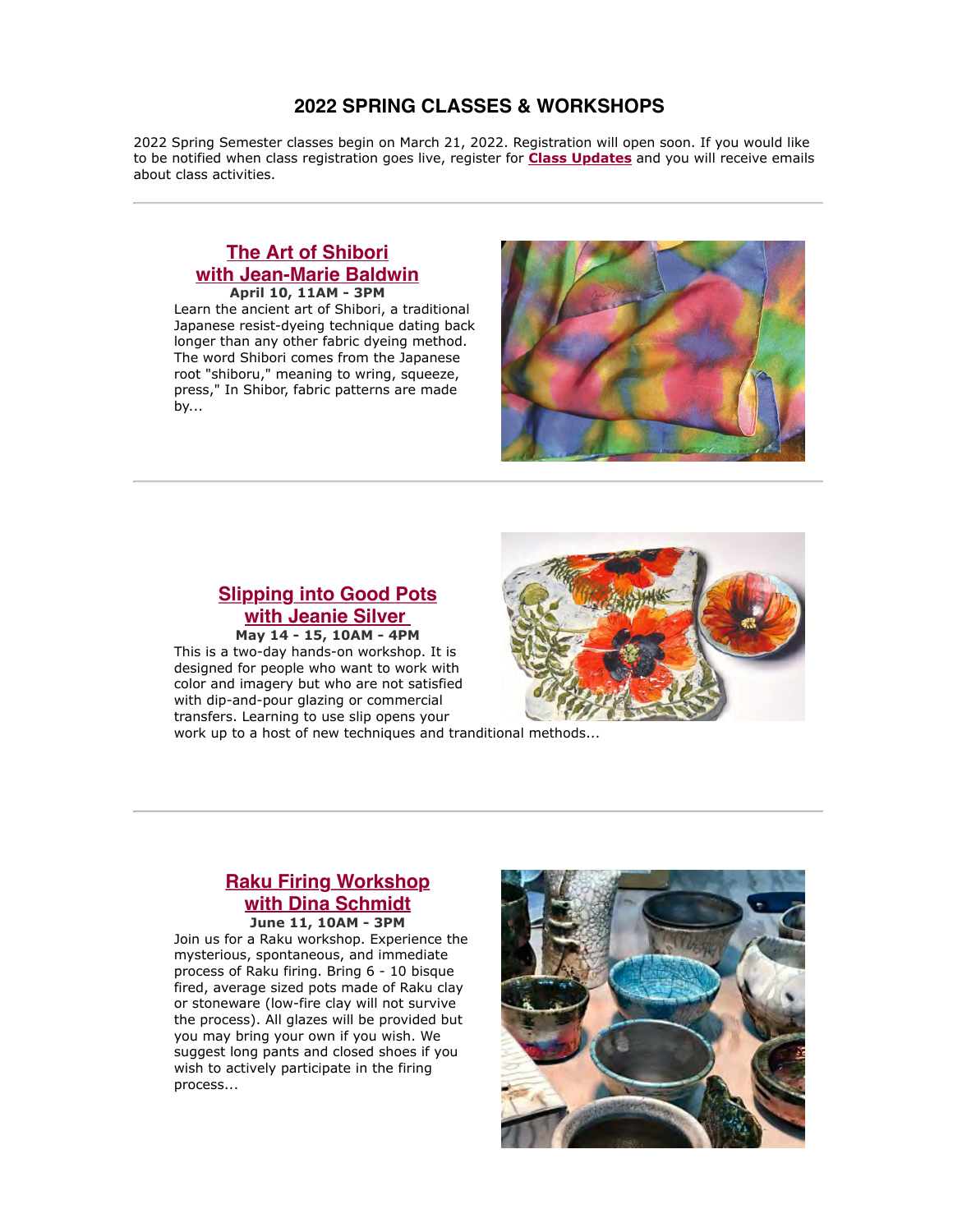## **Summer Camps**

We are working on details of our Summer Camp. Email Cher Pizzi, Arts Program Director, **[cpizzi@yellowsprings.org](https://cts.vresp.com/c/?HistoricYellowSpring/d0eb0c6daf/TEST/5304ac5233)** if you would like information about HYS Summer Camps. Please specify which age group you are interested in. We are looking forward to offering Teen, Tween and Kids Camps this year!



**[Check our website](https://cts.vresp.com/c/?HistoricYellowSpring/d0eb0c6daf/TEST/360945b333)** for more information and registration. HYS member discounts apply. Email Cher Pizzi, Arts Program Director, with questions [cpizzi@yellowsprings.org](mailto:cpizzi@yellowsprings.org).



## **Join Us in Preserving and Continuing All that is Historic Yellow Springs...with a Gift that Costs Nothing Now**

You can protect, preserve, and save our unique village of Yellow Springs with a gift that costs you nothing now. We encourage you to consider us in your estate planning legacy.

It is easy to leave a gift to Historic Yellow Springs in your will, trust or by beneficiary designation. You can designate HYS to receive a portion of your estate in any of the above resources.

We would be happy to assist you and direct you to council as to the best methods for you to follow. Your estate giving to HYS is a living legacy for you and will keep our village strong and vibrant into the future.

Remember, too, you can give a gift in honor or memory of loved ones. Tribute cards are available to acknowledge these gifts which are a wonderful way to support HYS.

**For all your questions regarding estate planning and memorial gifts, please contact Karen Walter, Executive Director, [kwalter@yellowsprings.org,](mailto:kwalter@yellowsprings.org) 610 827-7414 Ext. 14. She will be happy to assist you and provide guidance for you to move forward with your estate plans.**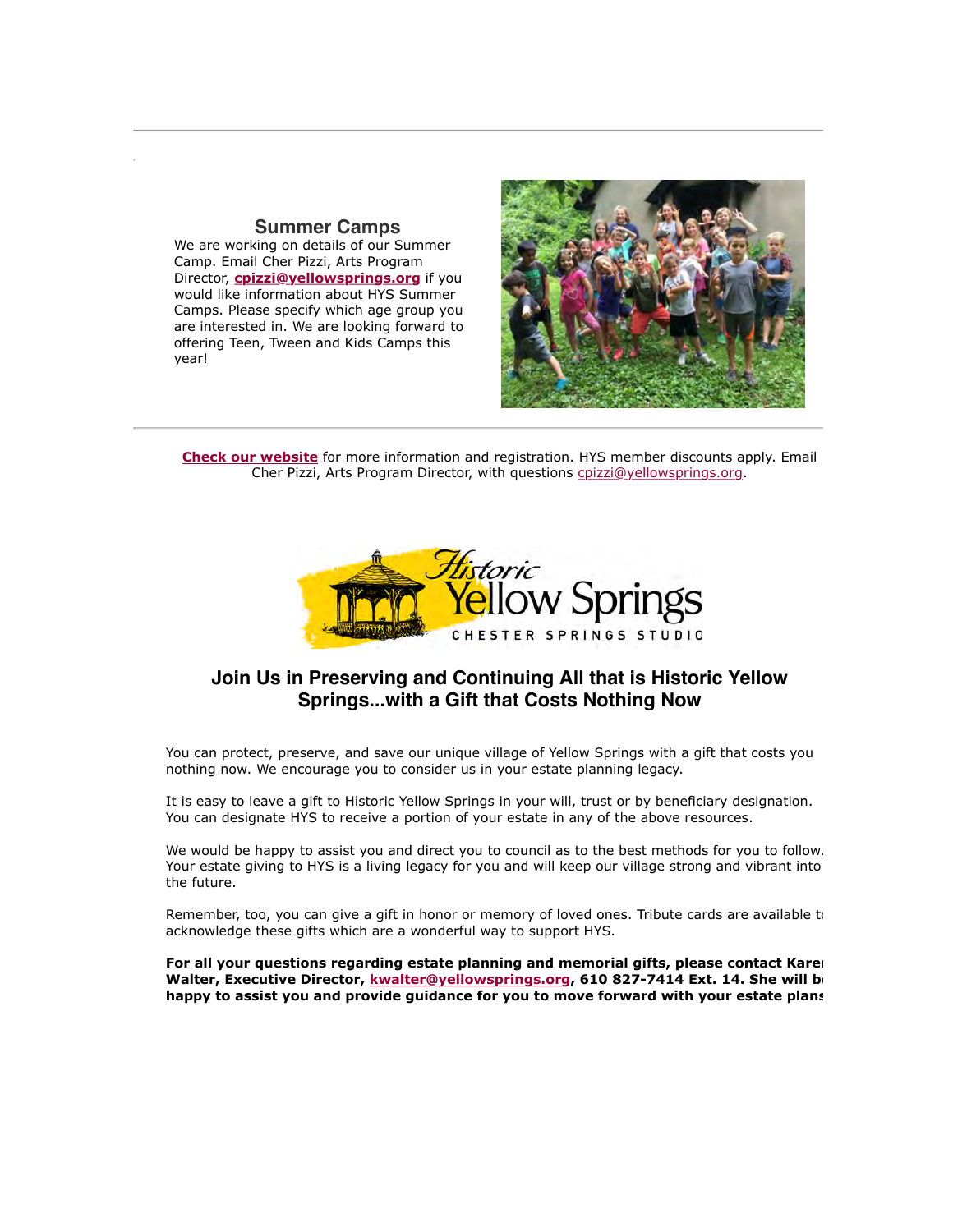### **CALENDAR OF EVENTS**

**Celebrating 300 years at Yellow Springs**

**Village pathways and trails are always open to enjoy a stroll, the fresh air, and the beautiful winter landscape.**

**We are following CDC and [PA guidelines for our act](https://cts.vresp.com/c/?HistoricYellowSpring/d0eb0c6daf/TEST/50b69c50cf)ivities and entry into HYS buildings is limited. Check our website www.yellowsprings.org for details.**

#### **MARCH**

- **March 9**  Schuylkill River Heritage Center ["Welcome to Spring"](https://cts.vresp.com/c/?HistoricYellowSpring/d0eb0c6daf/TEST/51dcd0e96e) HYS to participate in ZOOM Program – check SRHC at [www.phoenixvillefoundry.org](https://cts.vresp.com/c/?HistoricYellowSpring/d0eb0c6daf/TEST/c08c82277a)
- **March 5-6**  [Wood Kiln Firing](https://cts.vresp.com/c/?HistoricYellowSpring/d0eb0c6daf/TEST/f1012cb478) Chester Springs Studio, Ceramic Studio
- March 21 [2022 Spring Semester begins](https://cts.vresp.com/c/?HistoricYellowSpring/d0eb0c6daf/TEST/91fe3e6405) Chester Springs Studios
- **March 24**  [Figure Drawing & Painting,](https://cts.vresp.com/c/?HistoricYellowSpring/d0eb0c6daf/TEST/b008c02670) 6:45 9:45pm, Walk-Ins welcomed Chester Springs Studio, Fine Art Studio
- **March 26-27**  [Wood Kiln Firing](https://cts.vresp.com/c/?HistoricYellowSpring/d0eb0c6daf/TEST/bc49428969) Chester Springs Studio, Ceramic Studio
- **March 31**  [Figure Drawing & Painting,](https://cts.vresp.com/c/?HistoricYellowSpring/d0eb0c6daf/TEST/825631c326) 6:45 9:45pm, Walk-Ins welcomed Chester Springs Studio, Fine Art Studio

### **APRIL**

- **April 1-3**  [Wood Kiln Firing](https://cts.vresp.com/c/?HistoricYellowSpring/d0eb0c6daf/TEST/247bd30c82) Chester Springs Studio, Ceramic Studio
- **April 7**  [Figure Drawing & Painting](https://cts.vresp.com/c/?HistoricYellowSpring/d0eb0c6daf/TEST/8fe5e695fa), 6:45 9:45pm, Walk-Ins welcomed Chester Springs Studio, Fine Art Studio
- **April 9-10**  [Wood Kiln Firing](https://cts.vresp.com/c/?HistoricYellowSpring/d0eb0c6daf/TEST/aff572efde) Chester Springs Studio, Ceramic Studio
- **April 10**  [The Art of Shibori Workshop with Jean Marie Baldwin](https://cts.vresp.com/c/?HistoricYellowSpring/d0eb0c6daf/TEST/7af30f96c3), 11am 3pm Chester Springs Studio, Fine Art Studio
- **April 14**  [Figure Drawing & Painting](https://cts.vresp.com/c/?HistoricYellowSpring/d0eb0c6daf/TEST/d34e6cb0fc), 6:45 9:45pm, Walk-Ins welcomed Chester Springs Studio, Fine Art Studio
- **April 21**  [Figure Drawing & Painting](https://cts.vresp.com/c/?HistoricYellowSpring/d0eb0c6daf/TEST/026f290a47), 6:45 9:45pm, Walk-Ins welcomed Chester Springs Studio, Fine Art Studio
- **April 22** – [Wood Kiln Firing](https://cts.vresp.com/c/?HistoricYellowSpring/d0eb0c6daf/TEST/a3185dfe90) Chester Springs Studio, Ceramic Studio
- **April 23 May 15** [49th Yellow Springs Art Show](https://cts.vresp.com/c/?HistoricYellowSpring/d0eb0c6daf/TEST/fd4cc588f5) Lincoln Building 10-4 Daily
- **April 28**  [Figure Drawing & Painting](https://cts.vresp.com/c/?HistoricYellowSpring/d0eb0c6daf/TEST/a959c235b3), 6:45 9:45pm, Walk-Ins welcomed Chester Springs Studio, Fine Art Studio

### **MAY**

- **May 1-2**  [Wood Kiln Firing](https://cts.vresp.com/c/?HistoricYellowSpring/d0eb0c6daf/TEST/1e78792896) Chester Springs Studio, Ceramic Studio
- **May 5**  [Figure Drawing & Painting,](https://cts.vresp.com/c/?HistoricYellowSpring/d0eb0c6daf/TEST/3b6b1c13b2) 6:45 9:45pm, Walk-Ins welcomed Chester Springs Studio, Fine Art Studio